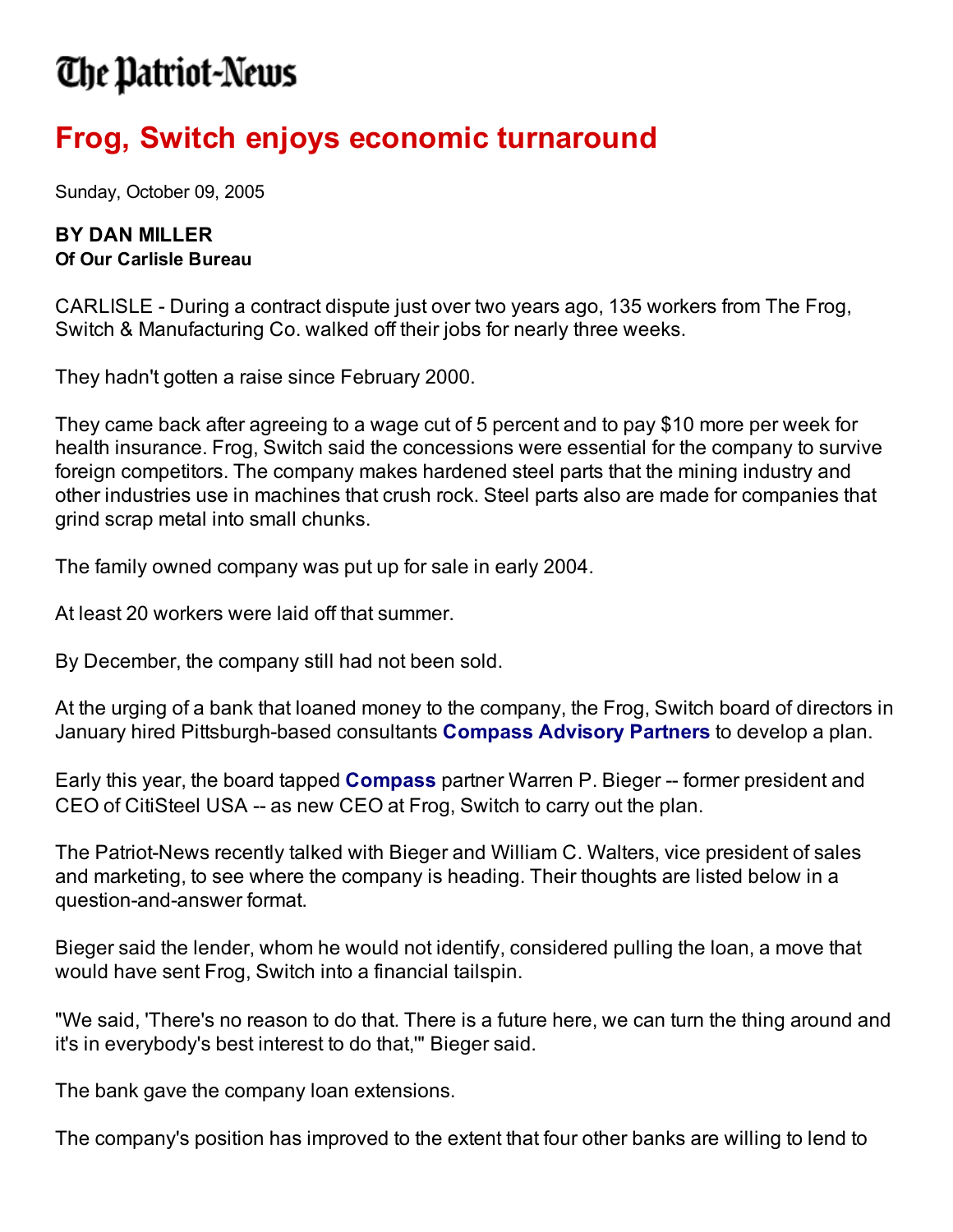Frog, Switch and take over the position of the current lender.

"We're in the process of finalizing that deal by the end of this year," Bieger said.

The first public sign of a turnaround was in July, when negotiations toward a new four-year contract between Frog, Switch and union workers ended ahead of schedule.

The contract restored the 5 percent cut and offered the first net wage increase in five years.

Walter Hockley, local president of the Frog, Switch United Steelworkers of America, talks of 2005 being the second-busiest year in the company's 124-year history.

Forty percent of the present Frog, Switch work force has been with the company less than two years, said James Battaglia, another **Compass** partner brought on board with Bieger.

Robert Wolf, a 52-year-old welder from Mount Holly Springs, is among veteran workers who have survived the tumult. He has been with Frog, Switch almost 32 years. Wolf, a member of the union bargaining team, gives Bieger and the new management credit for turning an old company around.

"They listened to the workers," said Wolf. "We all have to get along in order to make this company viable. That's the bottom line, and, if we don't get along, we aren't gonna be here. If you're not concerned about the future of the company you work for, it's stupid. I think the average person is satisfied, I really do."

Q: Is 2005 the second-busiest year in the company's 124-year history?

Bieger: The company is definitely on a rebound. This has been probably close to or at the highest year they've had in the last 10 to 15 years.

Q: Why?

Walters: We service three markets: the aggregate market, the mining market and the shredder market. All three of those are very strong, very busy. Everything has picked up, starting in late 2004. That's what's driving our business right now and will continue to drive it for several years to come.

Q: For the past few months you've been advertising for new workers. The company laid off about 20 workers in 2004. Are you looking to replace workers laid off in recent years or is this an expansion?

Bieger: We're actually expanding the work force to essentially handle the volume of activity. As that volume has picked up, we've added to the work force. That's really the primary reason. Some of the reasons for the continued hiring is that it is a very tight labor market. It isn't easy to get the people who want to come here and stay here in this kind of tight market. So we're always out there actively recruiting.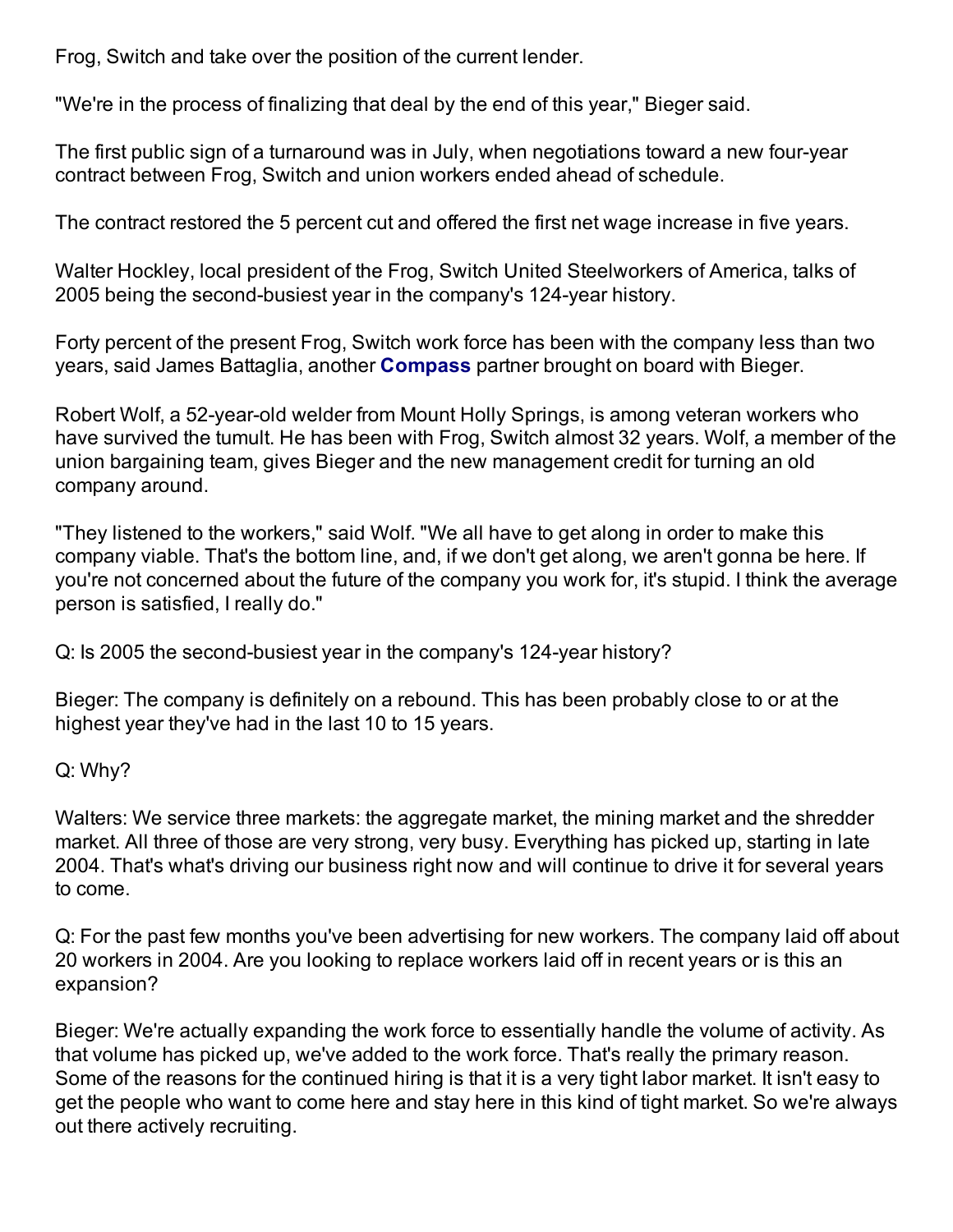We'll have about 172 hourly people. We're a little bit short of that, hiring-wise, but that's what our goal is. We have about 28 salaried people.

Q: What types of positions do you want to fill? Are you able to find people in this area with the experience you need?

Bieger: Our biggest skill-level requirement is usually in maintenance, where you have mechanics and electricians and, of course, they are in demand. The number of people who are qualified for that activity, there just aren't that many of them around. We try to look for machinists. There again, it's very hard to find machinists. We wind up having to train just about everybody we bring in.

In the foundry side, in particular, we like to have some steel experience, but most of the time we don't find that anymore, so we're in the process of really training people from the ground up, with no experience whatsoever.

Over time we're able to get the people we need.

We do lose people, because inexperienced people or people new to the work force are not used to foundry operations or steel operations, so when they get in here they may find the work, the environment, not to their liking and prefer to move on. We're looking for a unique person to work in a foundry or any kind of steel facility. It's cold, it's hot, it's dirty. It isn't like working in a clean warehouse. (He said pay ranges from \$12.80 to \$17.11 per hour.)

Q: How do your business and market conditions compare now to five to 10 years ago?

Walters: Five or 10 years ago it was strong, then it dipped down. We went through a recession starting in '99, somewhere in there, and it's just picking up now, so to go back to say 10 years, I'd say we're back to the levels where the mining and aggregate industries are busy again.

The shredder is pretty much new to us for the last five years. Ten years ago, just picking the iron range in Minnesota [the term "iron range" refers to Michigan and Minnesota, where iron ore is mined], it was very strong, robust, and we were shipping thousands of tons, millions of tons up there, and then it shrank.

LTV Corp. went bankrupt and closed; that was one of our biggest customers. With them still out of the picture, things are busy enough in the mines that it is helping drive our mine business again today.

Q: What about the role of emerging economies like China?

Bieger: China is driving our customers. The shredder industry is up because they are supplying shredded product to China.

China is driving the steel industry, which is up, which is driving our customers here.

Domestically, we haven't shifted more toward an off-shore customer. We're staying as much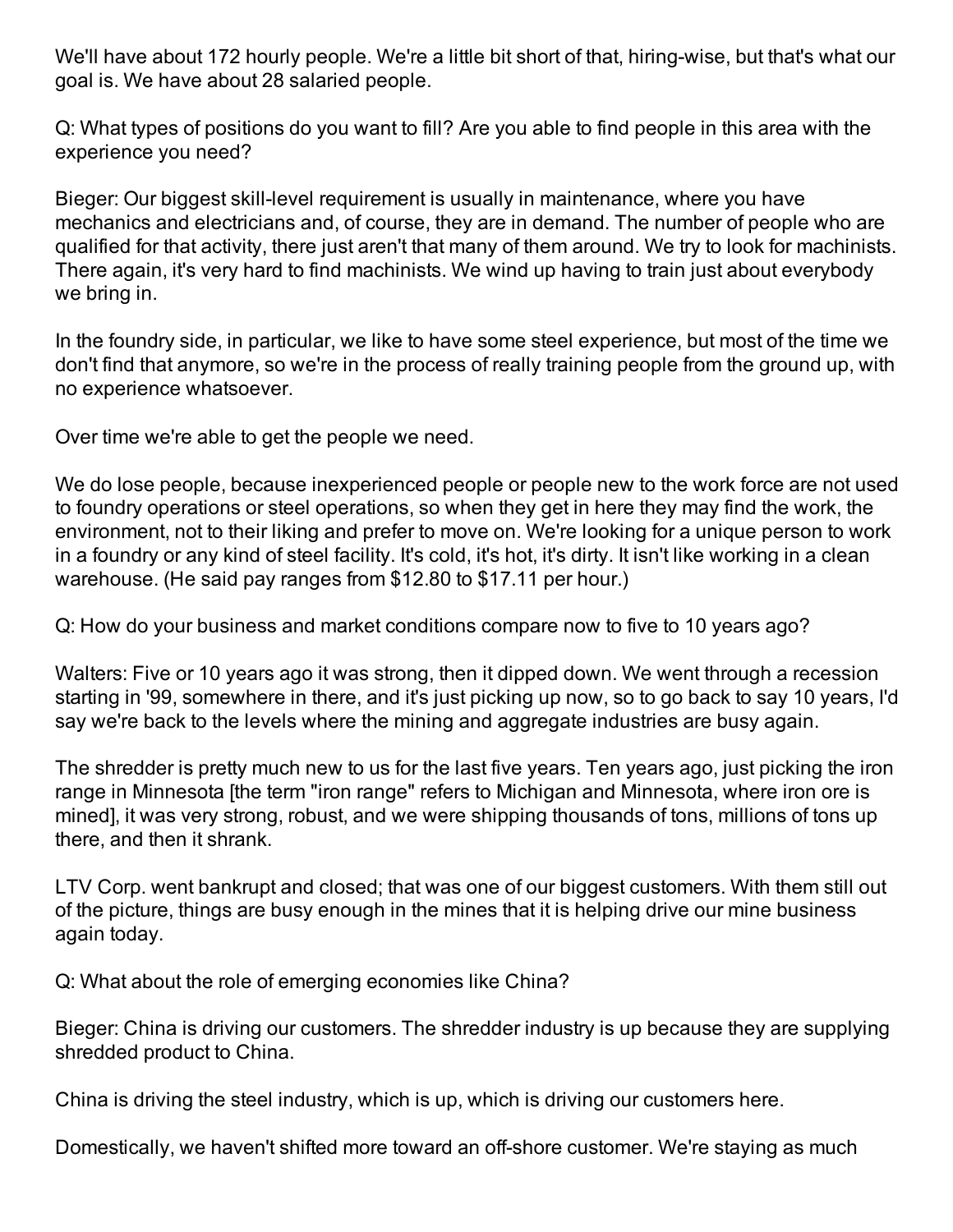domestic as we can. It's driving our customers benefiting off of what's going on in China, especially in mining and shredding.

Q: Who are your biggest competitors?

Bieger: Off-shore. We have one domestic competitor and then we have South Africa, Malaysia, Brazil, China and Canada.

Q: Can you comment on pressure to move overseas to keep costs down? Have you moved any manufacturing overseas or do you plan to?

Bieger: We feel the domestic market is still strong enough. Even though we have international competitors, their costs are rising, as well. Number two, there is a lot of demand worldwide for these same products. China's demand internally or Asia's demand is just as or more significant than U.S. demand for the products we make.

The Chinese or anybody else has to buy the scrap, the materials, the same as we do. Energy costs worldwide are high so there's no particular advantage in that sense. While China has obviously lower labor costs than we do, the value of Chinese currency is probably going to rise over time, as well as freight costs.

Freight costs at one time were very cheap and now they are very expensive, so that again is of a barrier to them to be a significant factor in the market, allowing us to be very competitive.

Q: Tell us about the investment the company is making in equipment.

Bieger: Most of it is replacement of equipment. There is some upgrading. We know we want to increase production and improve quality, so all the time we are changing, we have that in the back of our mind.

We have made a substantial investment. In July we started with about \$1 million in various pieces of equipment, to try and get production back on a more reliable basis and improve quality.

As we look at the markets for the future, we know you've got to do that, because of the nature of how the markets are moving. All markets move from time to time, so we want to be able to move with those markets and take advantage of the growth in those markets, particularly in the aggregate market, which looks really strong for a number of years.

Q: How does the future look for The Frog, Switch & Manufacturing Co.?

Bieger: I see it being a major employer in this town. The markets that we are serving are going to be here for a long period. The basic steel industry ... has gone through a huge amount of consolidation in production over the last 10 years.

Now you've got a domestic steel industry that's a lot stronger than it was 10 years ago. America still consumes 100 million tons of steel a year ... The domestic steel industry has positioned